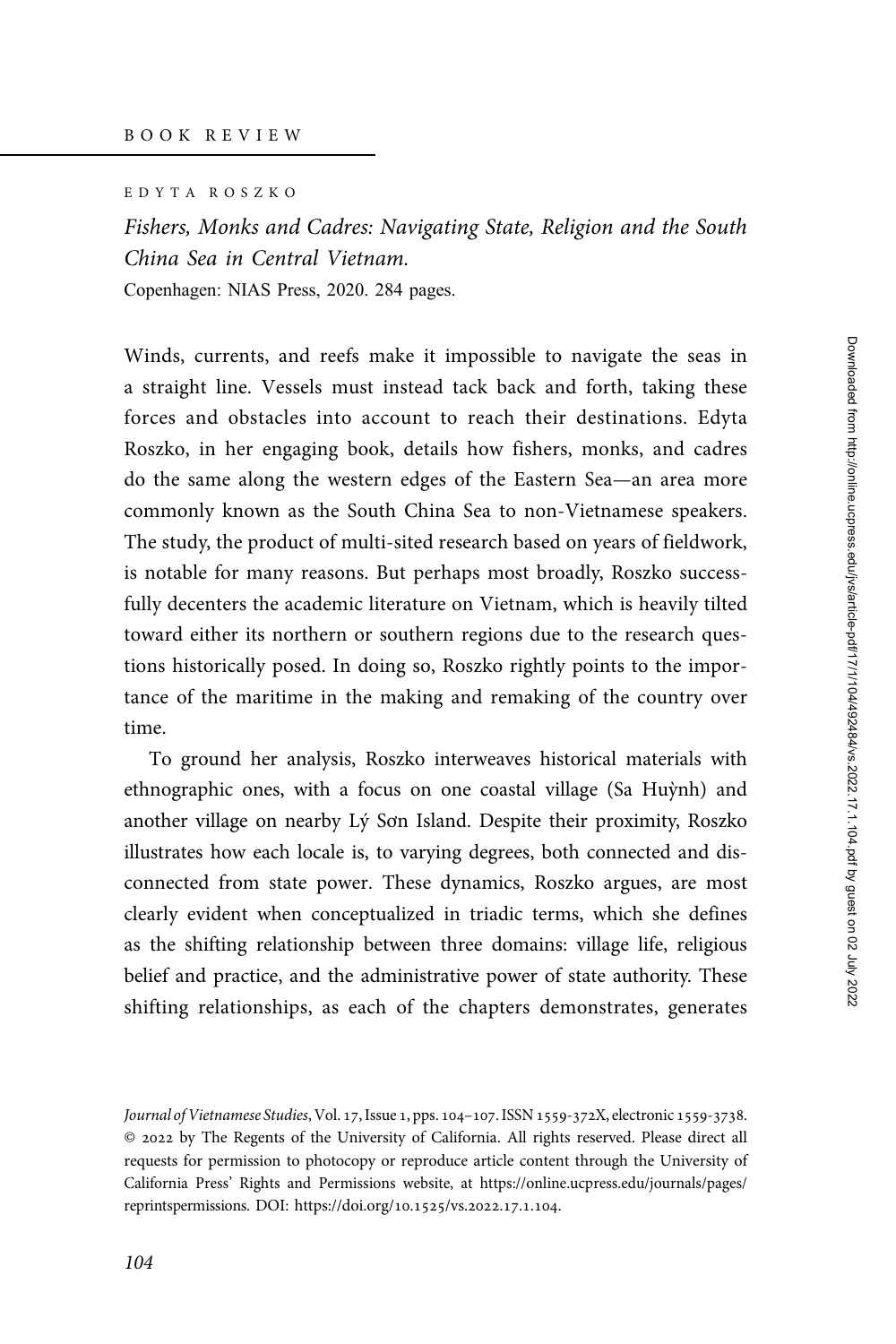"pluralities" rather than binaries, as the multiple agendas in play defy reduction to either-or outcomes.

To support her argument, Roszko employs three concepts: "semiotic ideology," "purification," and "indiscipline." The first concept refers to symbolic meanings as mobilized by different actors both within and across different semiotic systems. The second concept concerns the tensions between orthodoxy, on the one hand, and heterodoxy, on the other hand. The tensions are most apparent in the religious sphere, though efforts to promote "purity" and resistance to it are also present in other contexts. The final concept, "indiscipline," encapsulates the ways in which state and nonstate actors, typically ones who hold subordinate positions in relation to those wielding power, strategically appropriate concepts and practices to create spaces to achieve their goals.

In terms of overall structure, the first chapter describes how the inhabitants of her two field sites narrate their histories, geographies, and mobilities. The next three chapters, summarized below, are thematically organized in ways that highlight the triadic relationship of collaboration and confrontation that Roszko employs as her analytical frame. The final case study foregrounds an issue that runs through each of the chapters, but warrants focused discussion of its own—namely, women and how they differently engage with political, economic, and symbolic shifts in the gendered relations among fishers, monks, and cadres.

More specifically, chapter 2, which concerns itself with religion, provides a summary of the socialist state's efforts to eradicate "superstition"—to "purify" practice in a manner that placed "official" Buddhism under government control—and the state's later rehabilitation of some village-level spiritual traditions. The historical arc of the chapter highlights how successive efforts to cleanly delineate politics from religion, science from superstition, and orthodoxy from heterodoxy have never been fully successful. Instead, "fuzziness," as Roszko describes it, has been a defining feature of these contestations, a point that challenges the longstanding academic tradition of either top-down or bottom-up analyses of power in Vietnam.

Chapter 3 continues this exploration of "fuzziness" by examining how fishers and farmers are linked in ways that again upend hierarchical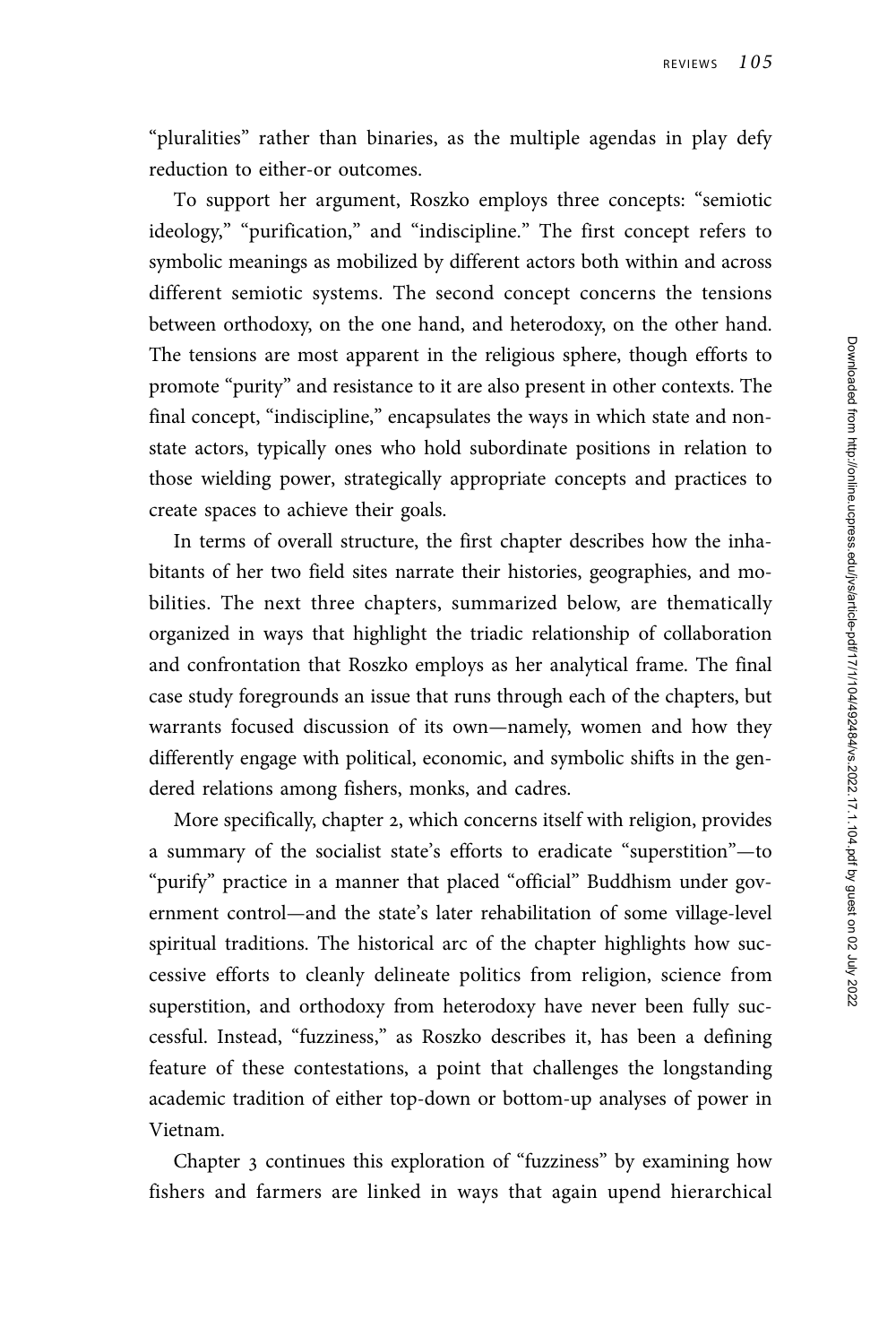arguments that subordinate life on "the sea" to life on "the land," with the latter traditionally representing what it means to be authentically Vietnamese. Central to her discussion are the multifaceted ways in which identity and territoriality combine and recombine over time due to the interdependencies between mainlanders (farmers and craftsmen) and seafarers (fishers).

Chapter 4 again returns the discussion to religion, but this time through the concept of "indiscipline." As was the case in the previous chapters, Roszko emphasizes the ways people strategically mobilize elements of the binaries rendered "fuzzy" in chapter 2 so as to enlarge the space for them to pursue their interests both in and around existing constraints.

Commemorative politics are the focus of chapter 5, with an analysis of the ways the disputes over ownership of the Paracel and Spratly Archipelagoes have reconfigured Vietnam's geo-body to more centrally include its maritime territory. While popular protests and diplomatic wrangling between Vietnam and China have dominated the press, Roszko directs attention to the ways that local beliefs about the nation and lineage, as well as ancestors and ghosts, are harnessed by the government to advance its interests, as the residents of her two field sites simultaneously seek to do the same. The resulting reconstructions of the past, and thus the terms of the present, once again illustrate the agency of local actors.

The final case study on gender similarly provides a historical overview of women's "identity" as refracted through patriarchal practices and state symbols. Roszko's key insight here concerns the multiple ways in which some women have crafted ritual practices in a manner that permits them to become "authentic" bearers of religious authority.

The author convincingly demonstrates how the triadic relationships disrupt the binaries that structure relationships among fishers and farmers, laypeople and monks, people and cadres, as well as men and women. Less clear is how these binaries powerfully reassert themselves in the face of such continual disruption. Both Carolyn Nordstrom's "Shadows and Sovereigns" (*Theory, Culture, & Society, 2000: 35–54*) and Timothy Mitchell's "Everyday Metaphors of Power" (*Theory and Society*, 1990: 545–577) offer useful ways to rethink the process of reconstitution against which fishers, monks, and cadres "navigate" their lives. This minor criticism aside, Roszko